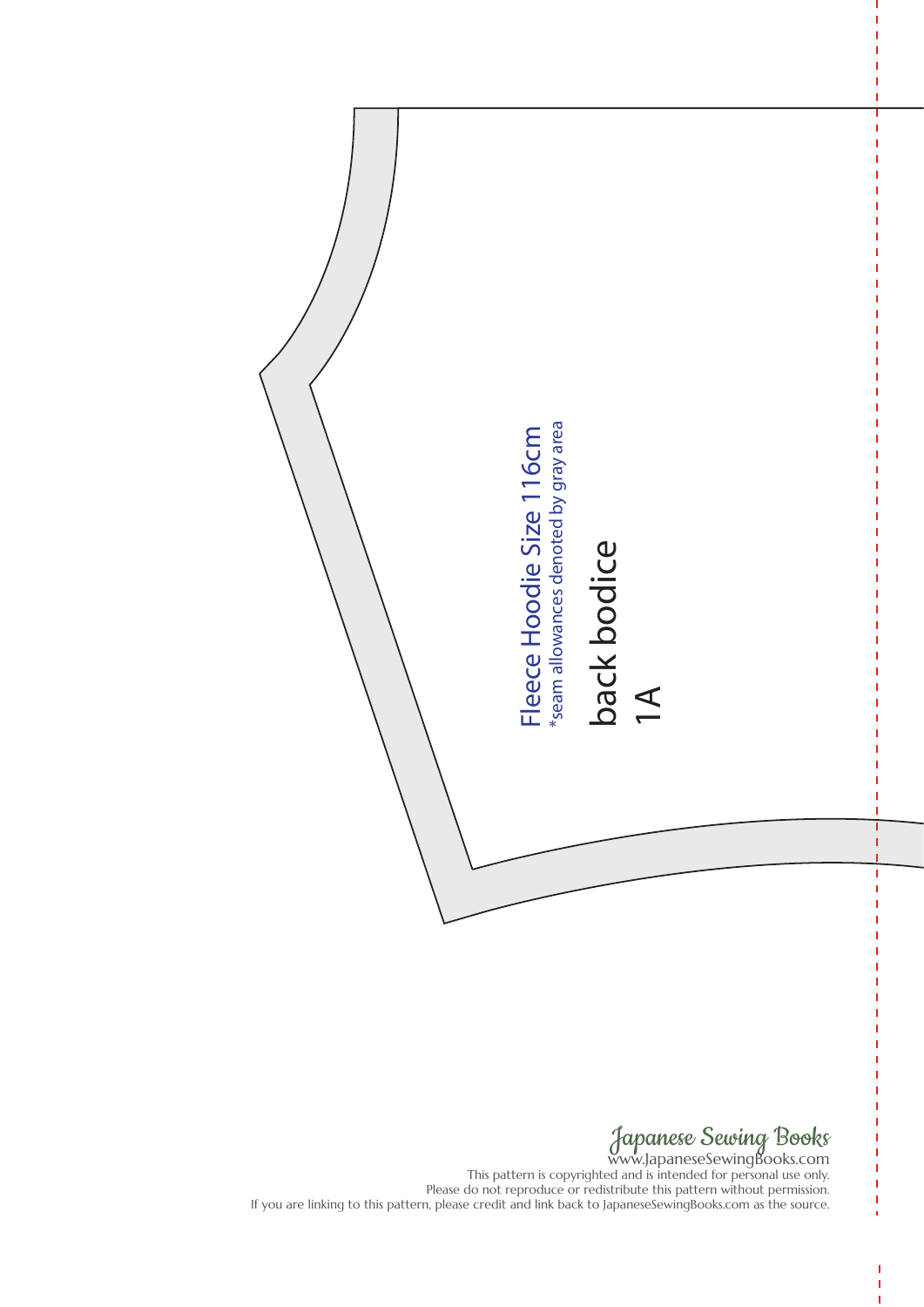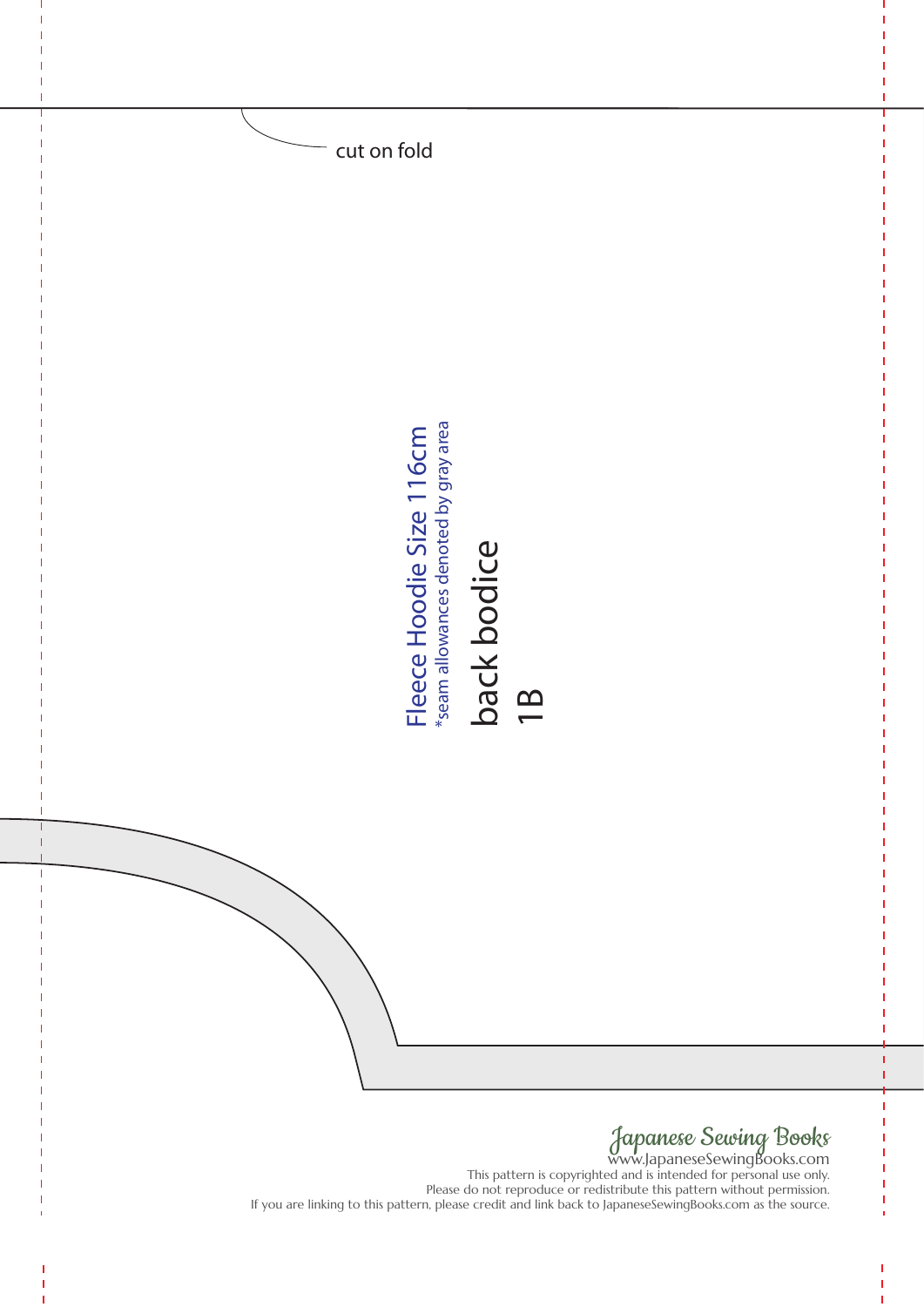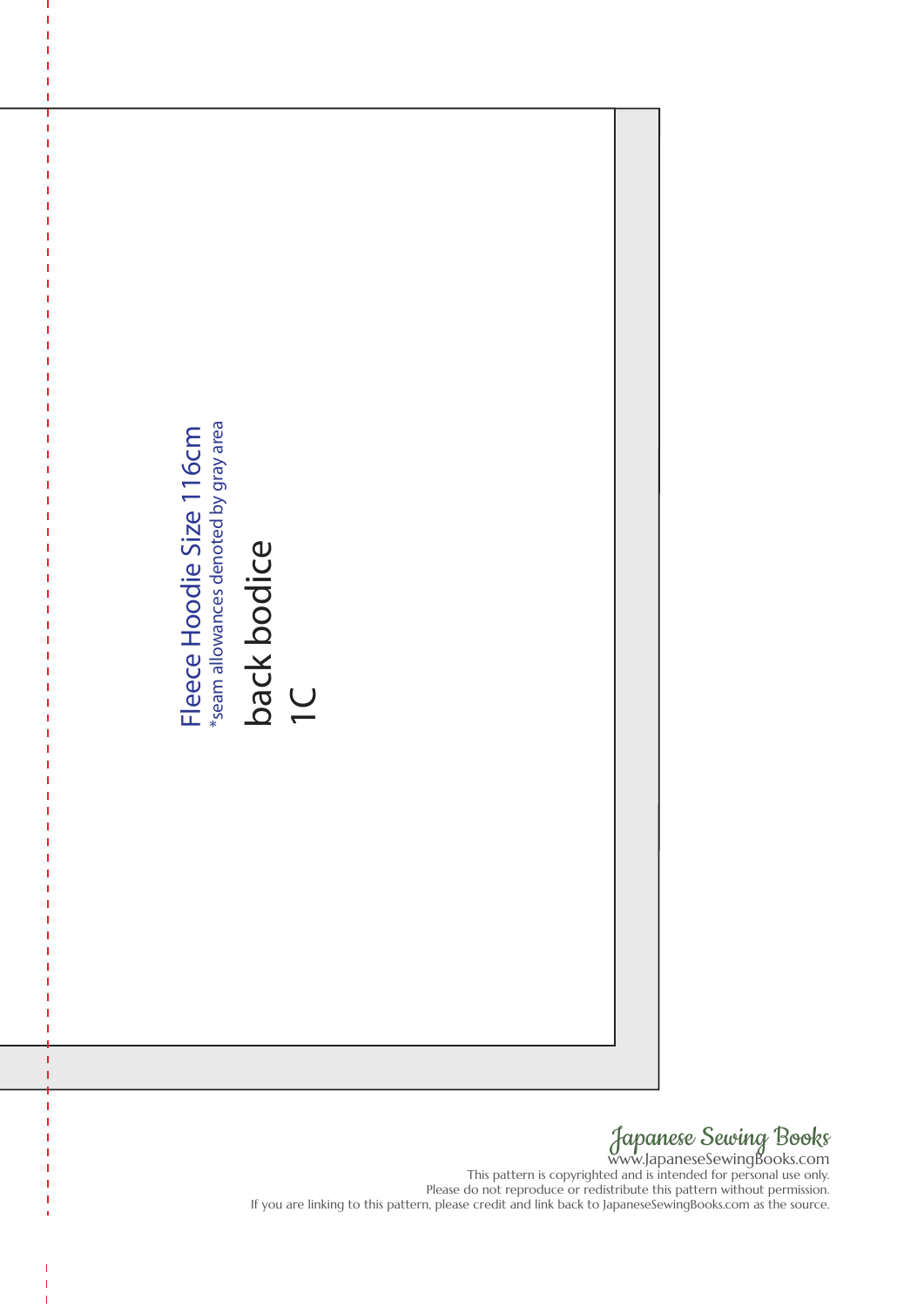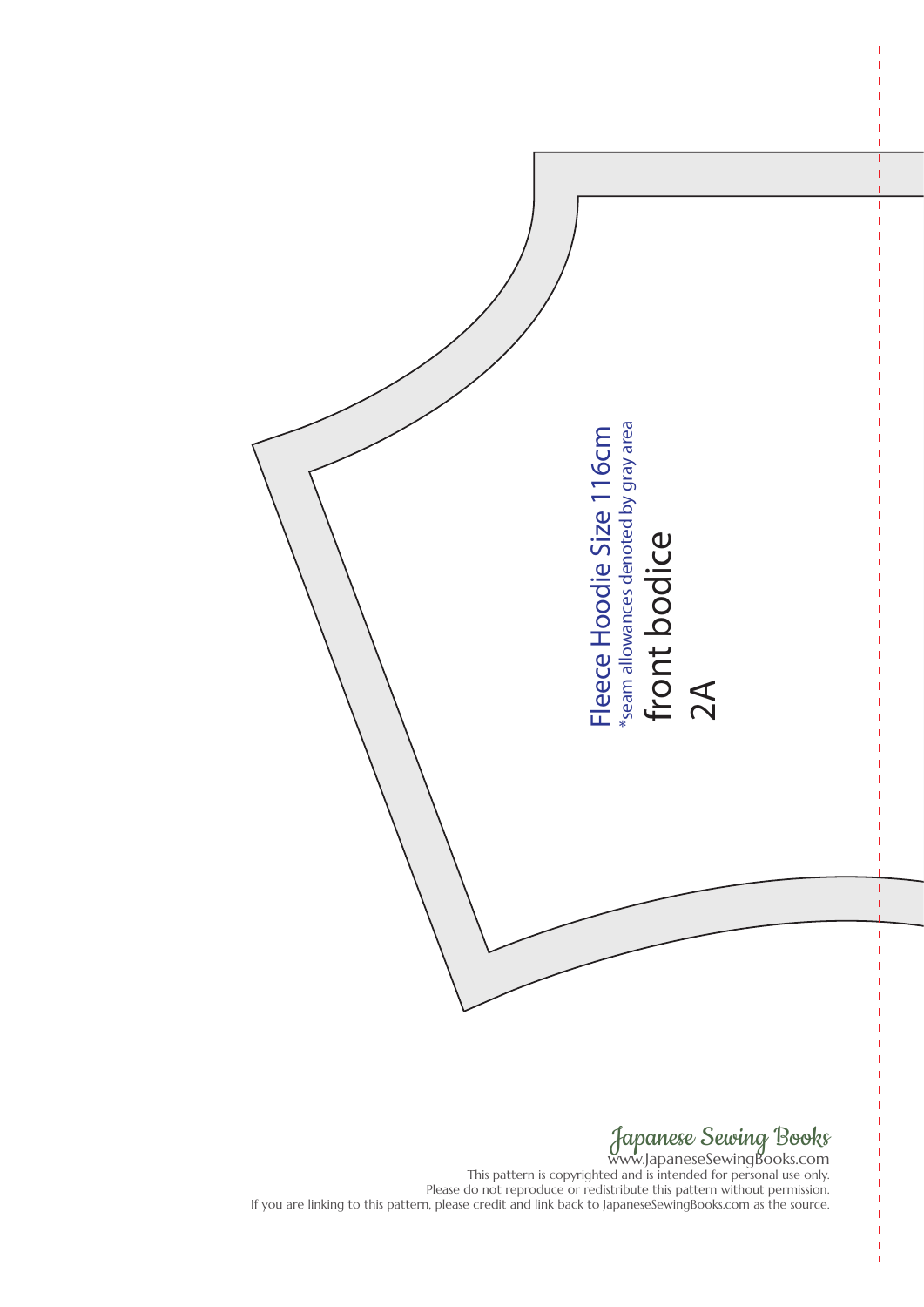

# front bodice 2B

Japanese Sewing Books www.JapaneseSewingBooks.com

This pattern is copyrighted and is intended for personal use only. Please do not reproduce or redistribute this pattern without permission. If you are linking to this pattern, please credit and link back to JapaneseSewingBooks.com<br>
If you are linking to this pattern, please credit and link back to JapaneseSewingBooks.com<br>
The source of the source of the source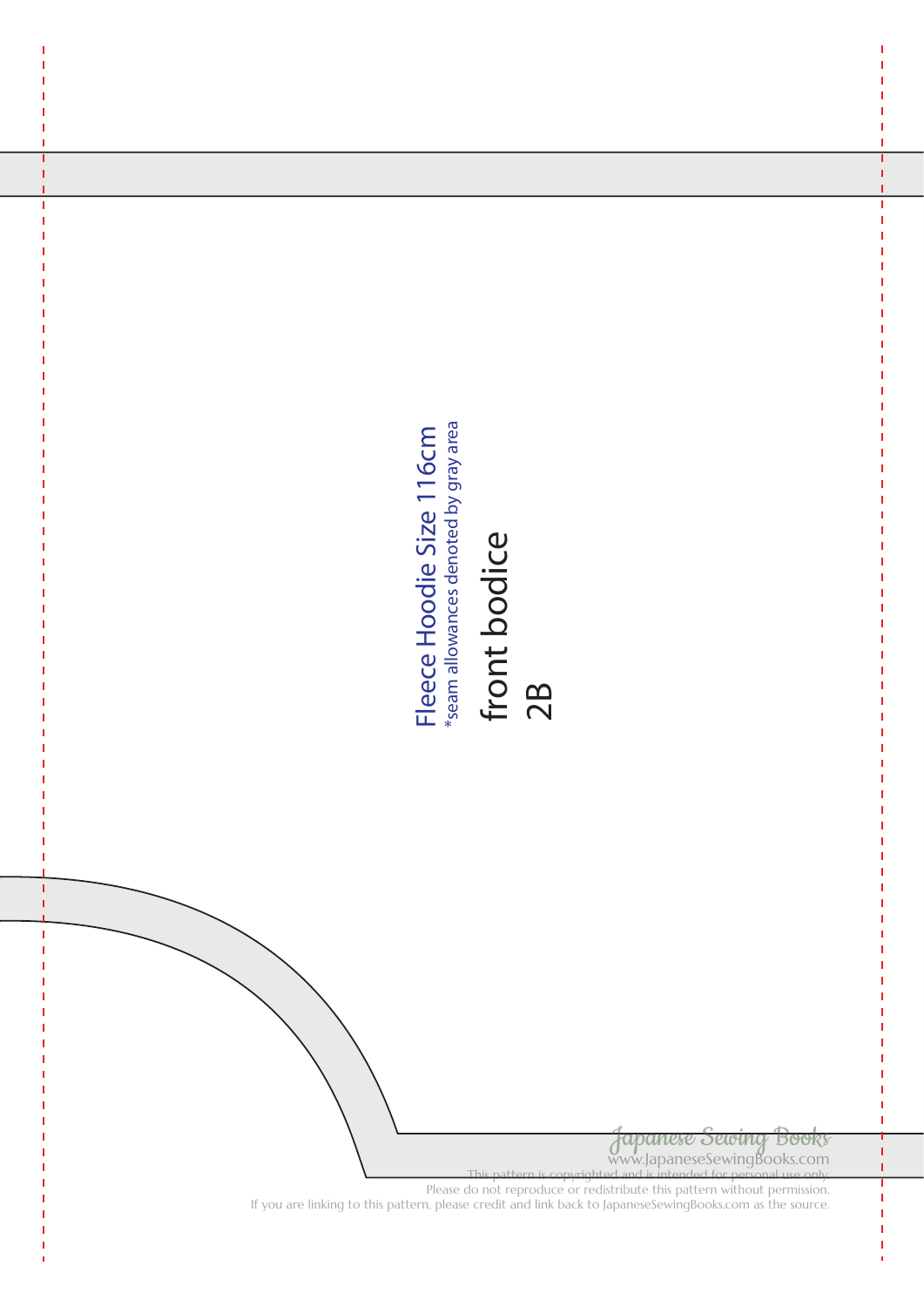

Japanese Sewing Books www.JapaneseSewingBooks.com

This many appartes conting be chosen in

Please do not reproduce or redistribute this pattern without permission.<br>If you are linking to this pattern, please credit and link back to JapaneseSewingBooks.com as the source.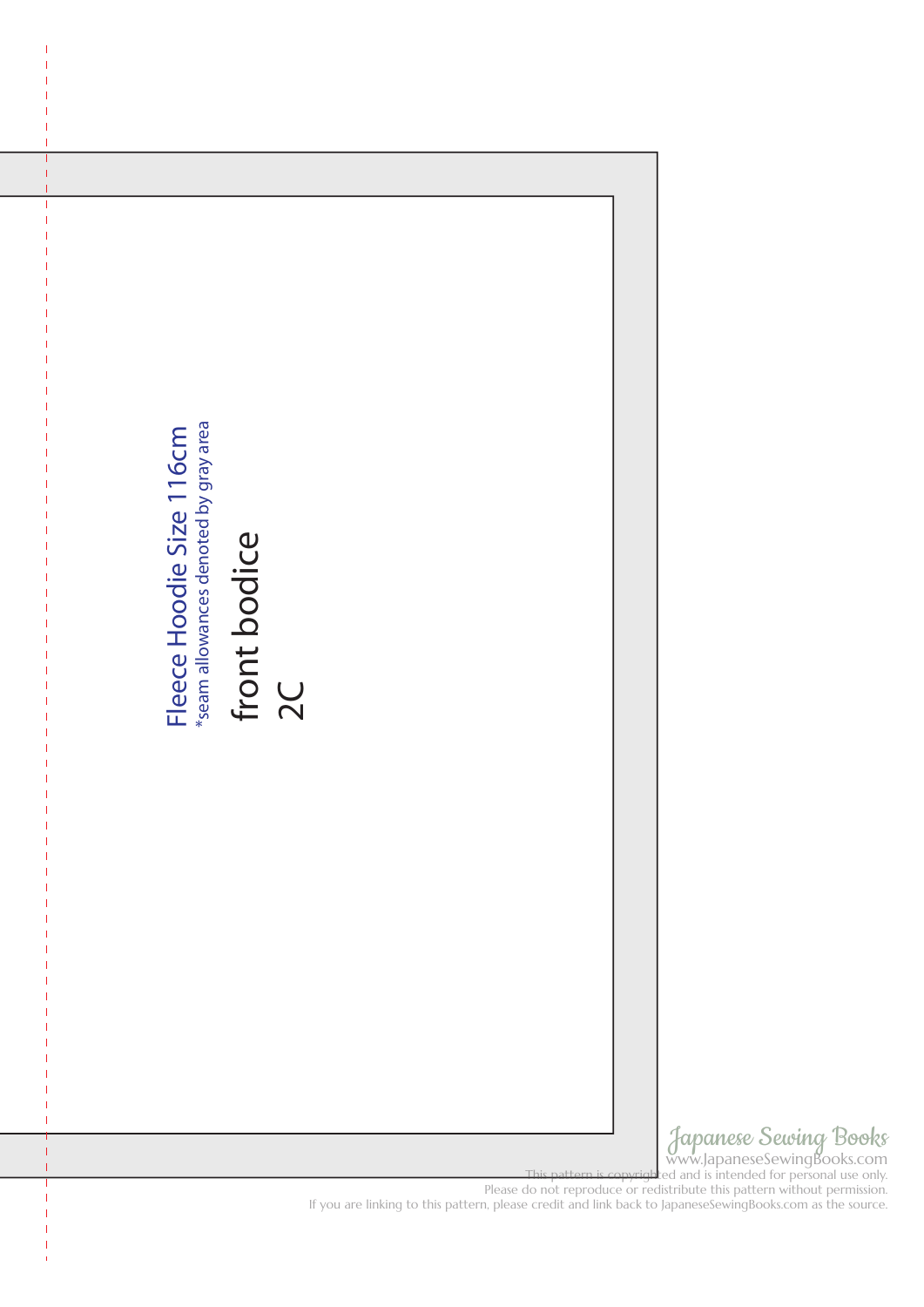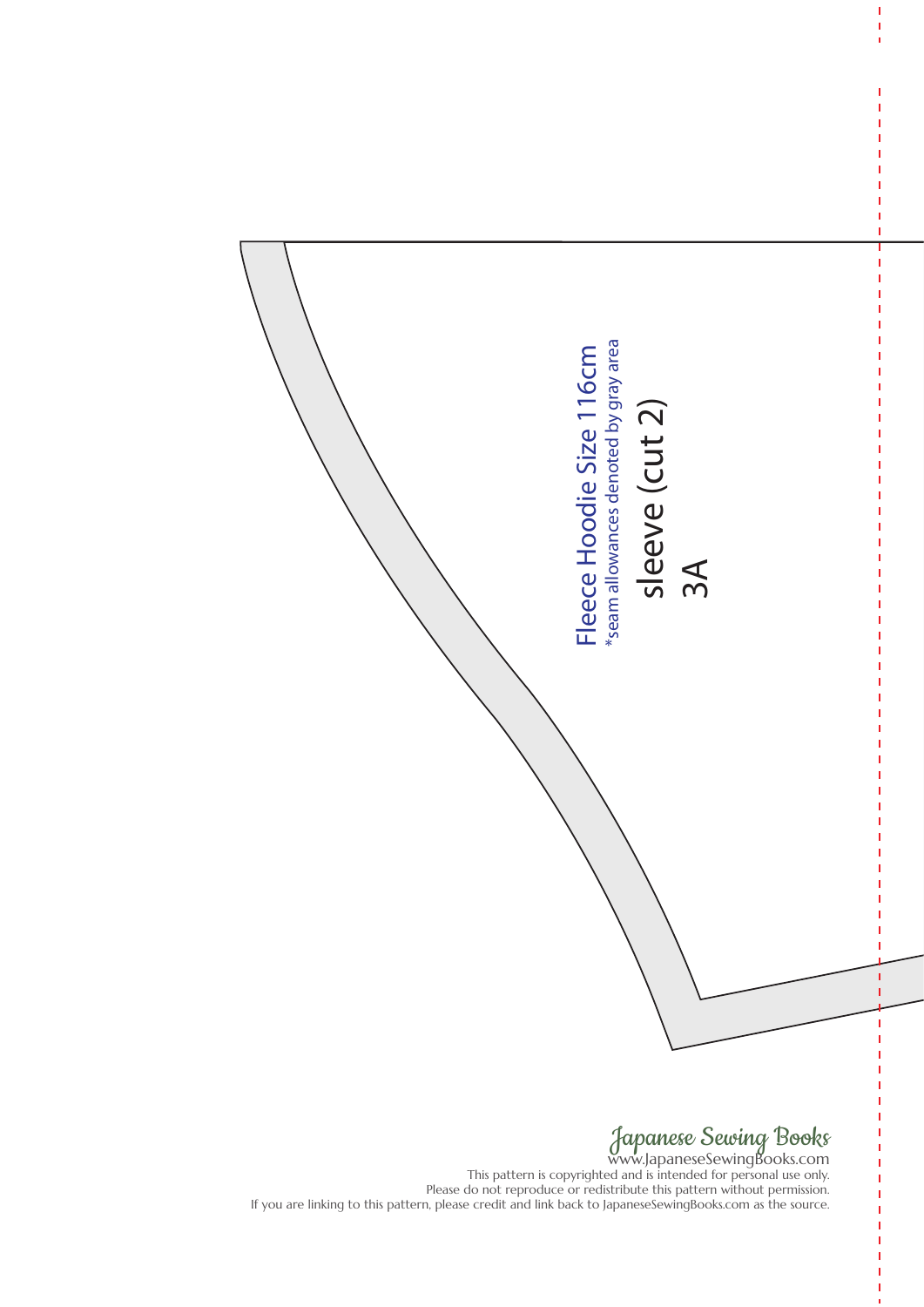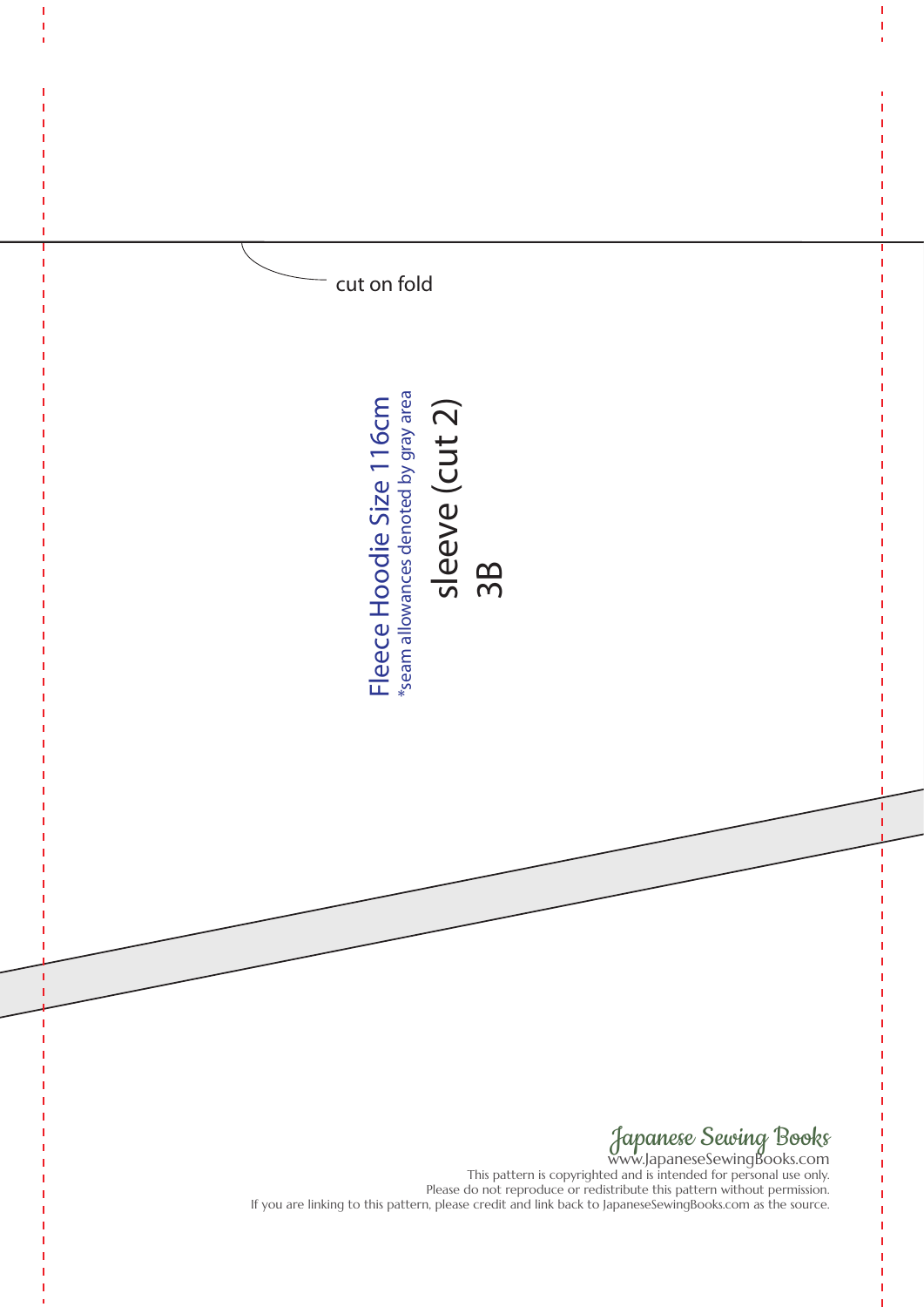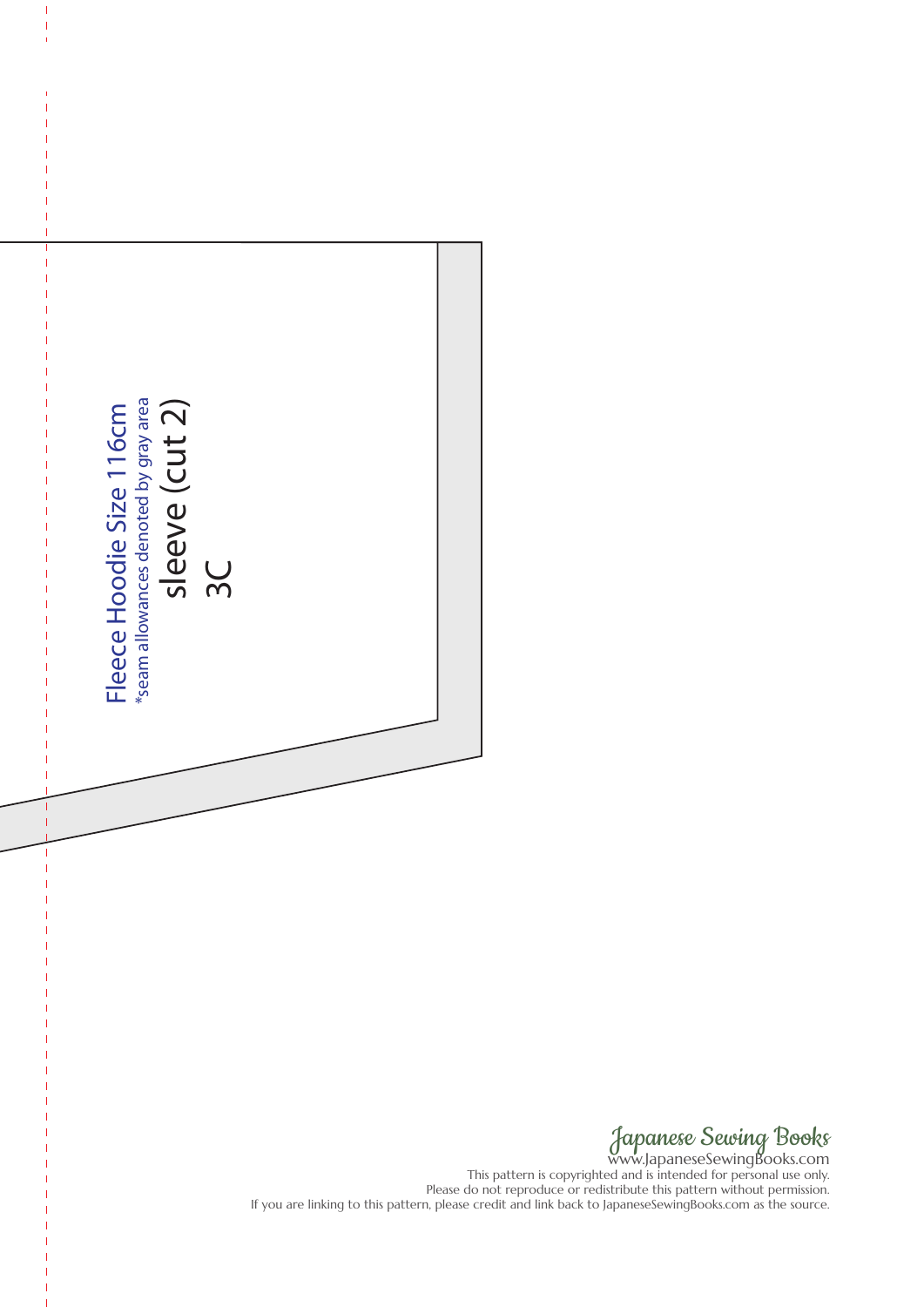

www.JapaneseSewingBooks.com This pattern is copyrighted and is intended for personal use only. Please do not reproduce or redistribute this pattern without permission.